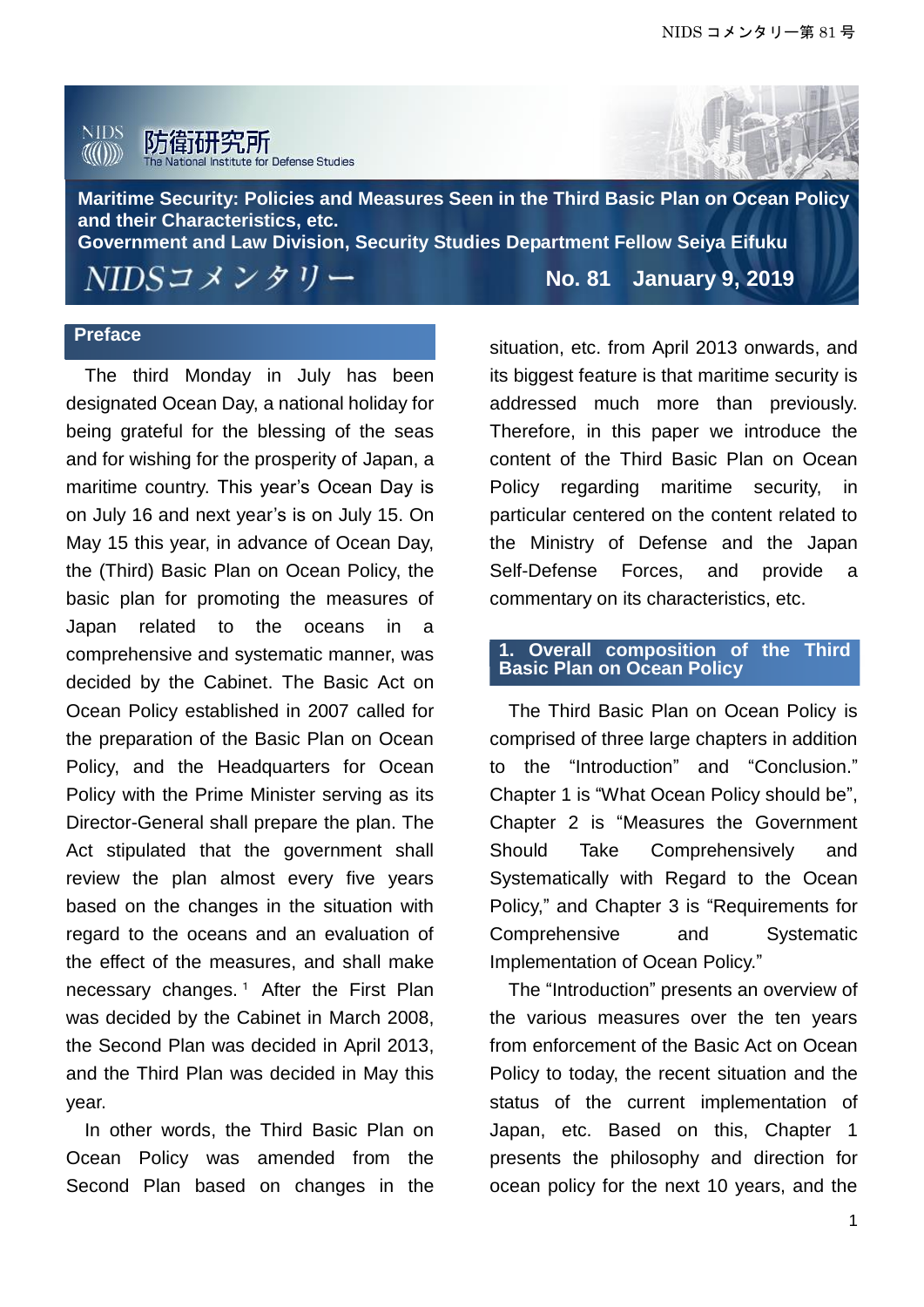basic policies pertaining to the specific measures to realize this philosophy and direction. Moreover, two major policies are presented as said basic policies, and one of those is a policy related to maritime security.

Chapter 2 presents each of the measures that will be implemented specifically based on the basic policies presented in Chapter 1. Specifically, it presents the nine major items of (i) Maritime security, (ii) Promotion of industrial use of the ocean, (iii) Maintenance and protection of marine environment, (iv) Strengthening the capacity of Maritime Domain Awareness (MDA),<sup>2</sup> (v) Promotion of research and development regarding ocean surveys and related science and technology, etc., (vi) Promotion of the preservation, etc. of remote islands and development, etc. of the Exclusive Economic Zone, etc., (vii) Promotion of Arctic policy, (viii) Ensuring international collaboration and promotion of international cooperation, and (ix) Development of human resources with knowledge of ocean and advancing citizens' understanding (and there are approximately 370 detailed items). The Second Plan only brings up maritime security as treated the same as "Securing public order," one of the detailed measures under the measures called "Securing Safety and Security of the Sea" in relation to maritime transport safety measures and countermeasures against marine-derived natural disasters, etc., but as stated above the Third Plan states maritime security as an independent item among the measures to be implemented and states it first as well.

Chapter 3 lists the requirements for promoting the measures, including means of steadily promoting the plan such as inspections of the implementation status of the measures, etc., mutual collaboration among the people involved, an active publication of information regarding the measures, etc.

## **2. Content related to Maritime Security, etc.**

The "Introduction" of the Third Basic Plan on Ocean Policy shows an increase in the threats and risks to Japan's maritime interests, the emergence of threats and risks to the stable use of sea lanes, the development of claims in the international arena regarding maritime interests, etc. with an unclear basis under international law, and the need to respond to natural disasters derived from the oceans and large-scale aircraft-shipwrecks, etc. as changes in the security situation related to the oceans. Among these, regarding the increase in the threats and risks to Japan's maritime interests, it shows lists specific examples including more vigorous activities such as intrusions into the territorial sea of Japan by foreign public vessels, navigation through the territorial waters of Japan by foreign warships, etc. and the expanding scope of such activities, illegal fishing, drifting and drifting ashore by foreign fishing vessels, etc., surveying activities within the Exclusive Economic Zone by foreign research vessels that have not obtained the consent of Japan, and in addition the launching of ballistic missiles into Japan's Exclusive Economic Zone and the launching of ballistic missiles that fly over Japan, etc. by North Korea. Furthermore, it lists specific examples of threats and risks to the stable use of the sea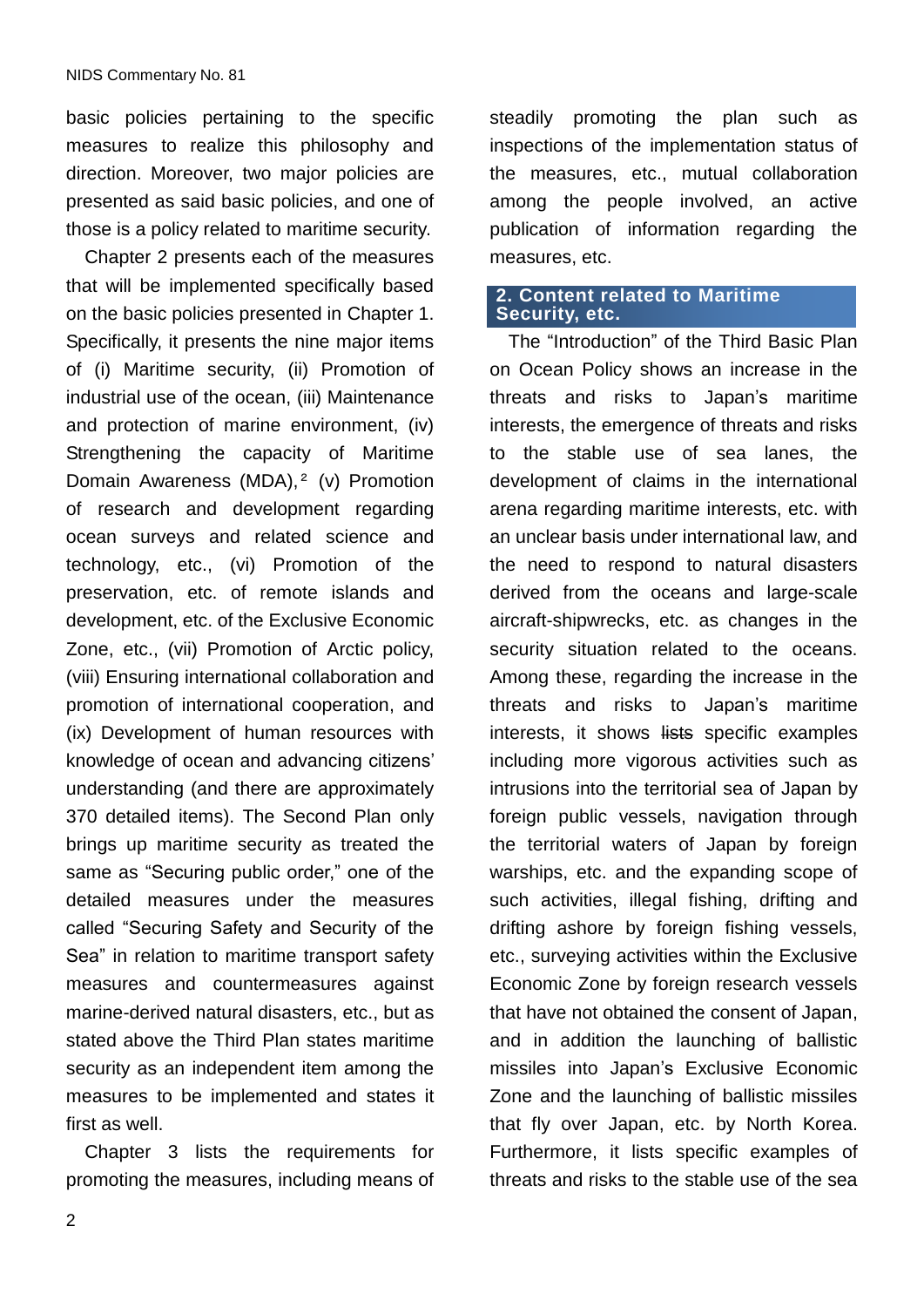lanes including unilateral attempts to change the status quo in the oceans and attempts to establish those changes as a fait accompli, piracy and armed robbery, illegal acts by terrorist organizations and other international criminal organizations, the impact on the smooth and safe passage of Japan-affiliated vessels, etc. caused by regional conflicts, etc. Furthermore, regarding the status of responses for these kinds of threats and risks, etc. it presents the fact that Ministry of Defense and the Japan Self-Defense Forces are aiming to strengthen the defense structure for handling the security environment of the seas and airspace surrounding Japan, Japan Coast Guard is advancing the strengthening of the Coast Guard System to respond to the issues directly faced, ensuring the safety of maritime transport and advancing ocean security cooperation through anti-piracy measures and capacity-building support, etc. for countries adjacent to the sea lanes, and promotion of the "Free and Open Indo-Pacific Strategy" in order to make the Indo-Pacific region a global commons through maintaining and strengthening the maritime order of the said region as a part of maintaining and strengthening a free and open maritime order based on the principle of the "rule of law".

Based on this situation, Chapter 1 "What Ocean Policy should be" states that the philosophy and direction of ocean policy focusing on the 10 years going forward is "resolutely and fully protecting the peace and security of Japan, life, body and property of the people, and sovereignty and sovereign rights of Japan's territorial sea, etc. including maritime interests such as fisheries and ocean development, etc.," and "(also for that purpose) aiming for comprehensive and systematic policy development … and achieving the realization of a "maritime nation through "maintaining and strengthening the maritime order based on the rule of law and international collaboration and cooperation" to "develop rapidly into a new oceanic nation." Moreover, based on the tough security environment in the vicinity of Japan, it states regarding the concept of maritime security that "(Japan will) interpret the concept broadly and then develop policy in a direction that further strengthens the initiatives to date," and in addition to measures directly pertaining to maritime security, it will categorize measures that have aspects which contribute to maritime security as measures which form the foundation contributing to the strengthening of maritime security. Both types of measures shall be called "Comprehensive Maritime Security" and the entire government will advance them. The three policy directions that should be kept in mind when doing this are as follows:

- Ensuring the national interest in Japan's territorial sea, etc.,
- Ensuring the stable use of the important sea lanes of Japan, and
- Strengthening of the international order of the sea (in order to secure the freedom of the usage of the sea).

Note that the measures which form the foundation contributing to the strengthening of maritime security are divided into the "foundational measures" that directly lead to the strengthening of maritime security and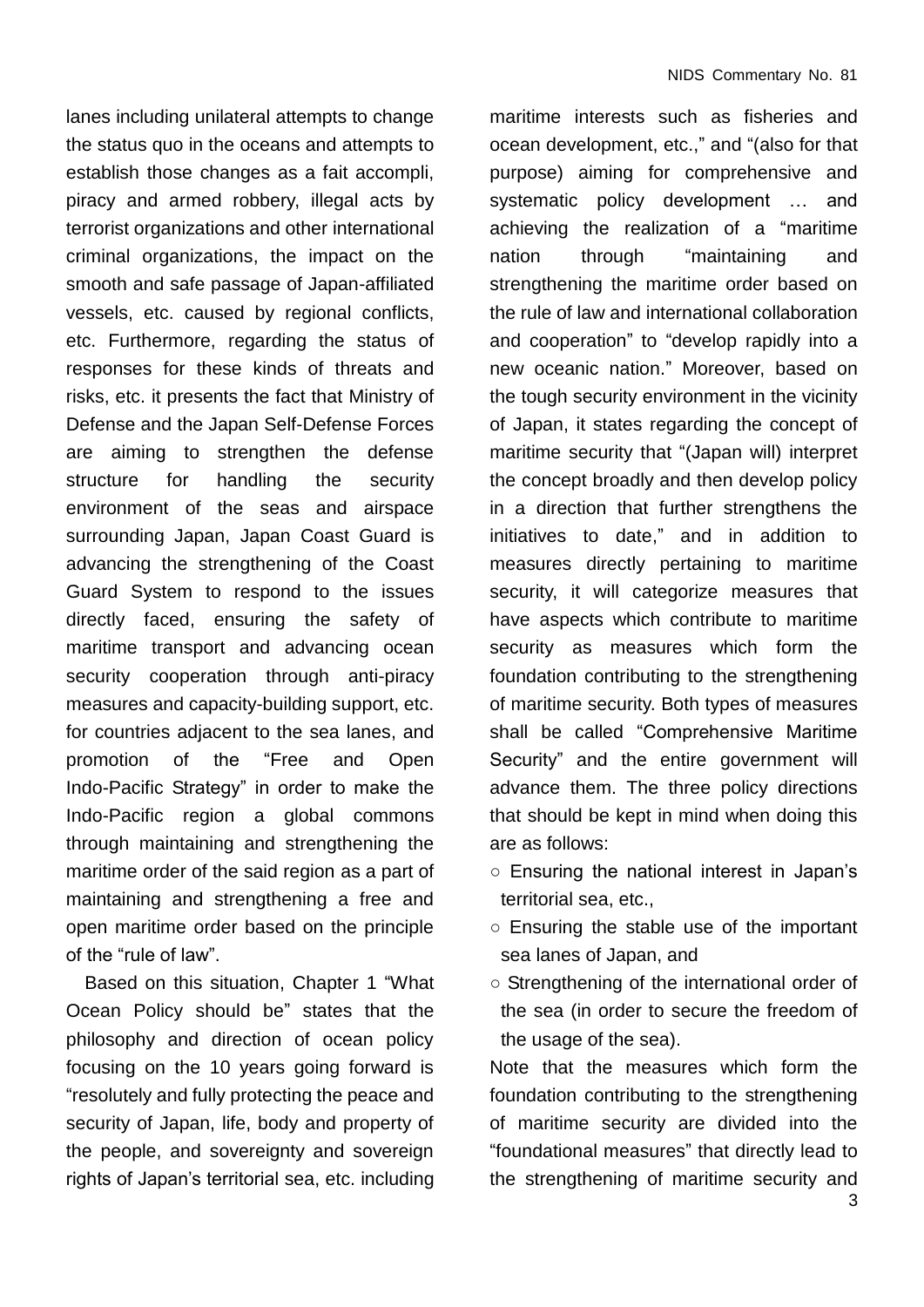the "reinforcing measures." The former includes establishment of a Maritime Domain Awareness (MDA) structure, preservation and management of remote islands near national borders, ocean surveys and ocean observations, science and technology and research and development, and developing human resources and advancing the understanding, and the latter includes economic security and preservation of the marine environment.

Moreover, regarding the measures related to maritime security in Chapter 2 "Measures the Government Should Take Comprehensively and Systematically with Regard to the Sea," of the aforementioned three directions, the measures related to "ensuring the national interest in Japan's territorial sea, etc." include:

○ Improvement of the deterrent capabilities, response capabilities, and maritime law enforcement capabilities of Japan itself,

○ Ensuring sovereignty and maritime interests through diplomatic initiatives,

○ Strengthening collaboration with allies and friendly countries,

○ Construction of an information gathering, analysis, and sharing structure,

○ Securing safety in maritime transport, and

○ Responses to marine-derived natural disasters.

Furthermore, the measures related to "ensuring the stable use of the important sea lanes of Japan" include:

○ Implementations in the important sea lanes of Japan,

○ Strengthening of the information gathering, consolidation, and sharing structure, and ○ Capacity-building support, etc.

The measures related to "Strengthening of the international order of the sea" include:

○ Strengthening of diplomatic implementations for thorough realization of the "rule of law,"

○ Strengthening of strategic information dissemination, and

○ Strengthening of intergovernmental international collaboration.

Moreover, the detailed measures under these various measures are presented together with the names of the implementing ministries. The measures among those detailed measures for which the Ministry of Defense is the implementing ministry or is included in the implementing ministries are shown in Table 1,<sup>3</sup> Table 2, and Table 3.<sup>4</sup>

Note that the measures other than measures pertaining to maritime security for which the Ministry of Defense is included in the implementing ministries are four of the eight items not related to maritime security that are presented in 1: "Strengthening the capacity of Maritime Domain Awareness (MDA)," "Promotion of the preservation, etc. of remote islands and development, etc. of the Exclusive Economic Zone," "Ensuring international collaboration and promotion of international cooperation," and "Development of human resources with knowledge of ocean and advancing citizens' understanding." The specific content of those measures is shown in Table 4.

# **3. Characteristics, etc.**

As already stated, the major difference between the Third Basic Plan on Ocean Policy and the previous plans is that maritime security is positioned as a main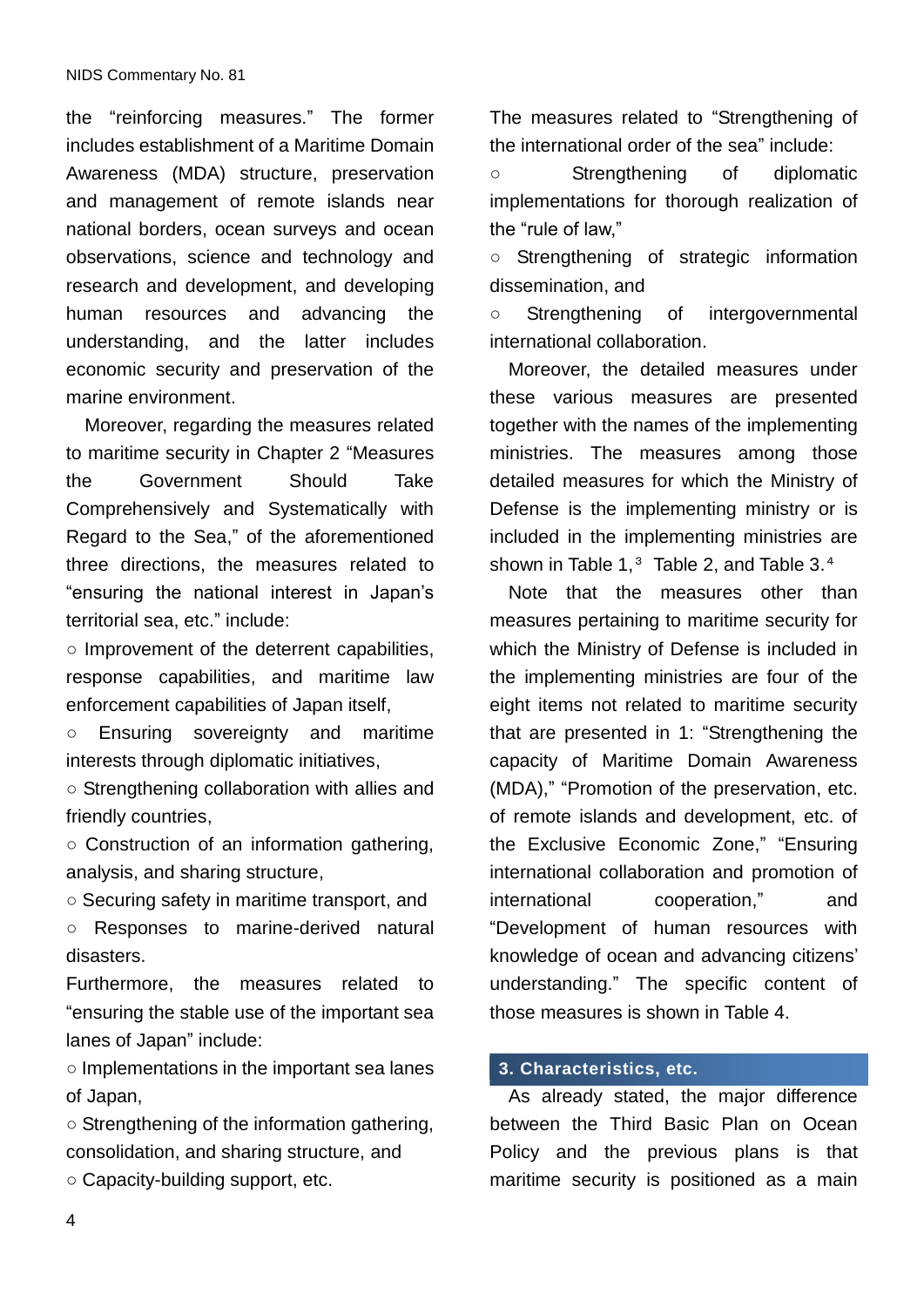pillar of the plan overall whereas in the Second Plan it was only positioned as treated the same as securing public order, one of the detailed measures within "Securing Safety and Security of the Sea," one of the 12 measure items. Moreover, the various measures pertaining to maritime security are planned in a broad and multitiered manner. Regarding this point, Atsuko Kanehara, Councilor of the Advisory Council for the Headquarters for Ocean Policy and Professor at the Sophia University Faculty of Law, has explained that the plan is aiming for the realization of "Comprehensive Maritime Security" as the comprehensive effect of unique measures, and that the concept of maritime security is interpreted broadly because that is the international trend and because it is based on the instructions of Prime Minister Shinzo Abe in the April 2017 meeting of the Headquarters for Ocean Policy to widely address "maritime security" in the Third Plan. <sup>5</sup> Therefore, it is thought that the background to maritime security being addressed to a great extent in the Third Plan is that the security environment itself surrounding the area (seas) around Japan including the South China Sea has become tough, as can be seen from the more vigorous activities by Chinese warships and the expanding scope of such activities, 6 enforcement of large-scale and rapid reclamation by China in the South China Sea and the construction of military facilities, etc. at said reclaimed places. In addition, as can be seen in incidents of North Korea firing ballistic missiles into the Exclusive Economic Zone of Japan,<sup>7</sup> it is also thought that the

background is that the threats and risks to Japan's maritime interests have expanded to those derived using military means, and it has already become difficult to prevent and eliminate those kinds of threats and risks with responses going no further than the perspective and level of securing public order; moreover, the maritime interests of Japan have expanded in terms of content and geographically due to promotion, etc. of the development of the Exclusive Economic Zone, etc. So utilization of the defense capabilities, in particular maritime defense capabilities, has become necessary and vital for protecting the maritime interests. It can be construed that "Strengthening the capacity of Maritime Domain Awareness (MDA)" is positioned as one of the "foundational measures" directly leading to the strengthening of maritime security and the efficient operation and steady buildup of ships, etc. is included in one of the specific measures for that purpose<sup>8</sup> due to that necessity and importance.

Furthermore, the points we should focus on in particular in the Third Plan are that resolutely and fully protecting maritime interests is stated first as the main pillar of Japan's ocean policy (while listed next to the peace and security, etc. of Japan and included by the sovereignty and sovereign rights of territorial waters, etc.), military means and their exercise such as the launch of ballistic missiles by North Korea are stated as one of the threats and risks to maritime interests, and the utilization of defense capabilities such as ships, etc. as one means of protecting maritime interests is also included in the specific measures, etc.<sup>9</sup>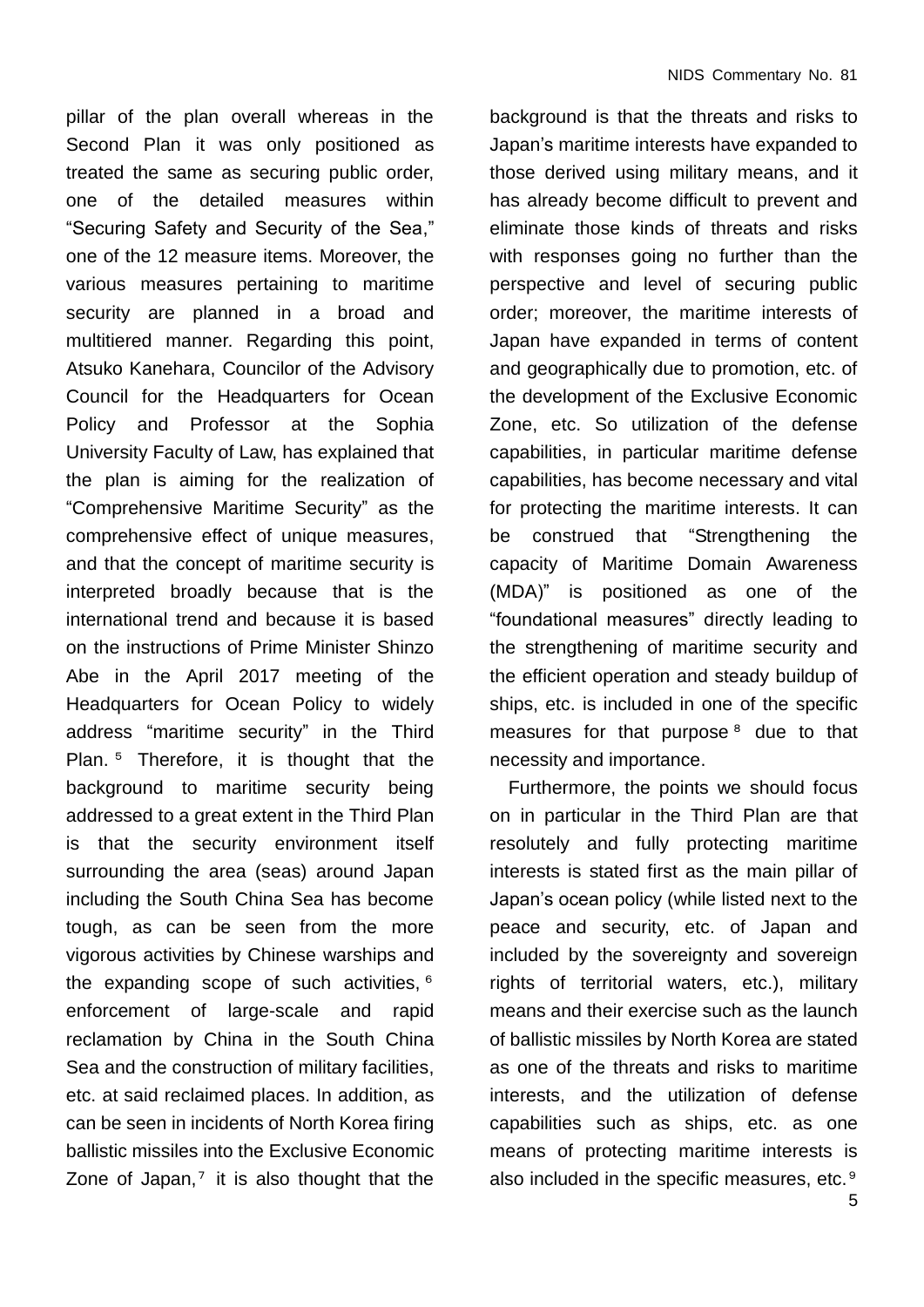In other words, regarding the issues in ocean policy of what we should protect from what and how we should protect it, the fact that Japan will (need to) protect maritime interests from infringement using military means and the fact that Japan will utilize its defense capabilities to protect maritime interests, etc. are reflected in the various measures for maritime security. However, taking active elimination measures using defense capabilities consisting of the destruction of ballistic missiles for the protection of maritime interests from infringement using the military means of launching ballistic missiles is not considered under this plan. The only measure under the Basic Plan on Ocean Policy for an immediate response to the launch of ballistic missiles is the plan for the Ministry of Agriculture, Forestry and Fisheries and the Ministry of Land, Infrastructure, Transport and Tourism to advance the development of means to quickly transmit information regarding the launch of ballistic missiles, etc. to vessels navigating and operating in the coastal waters of Japan. <sup>10</sup> It can be construed that this is due to the fact that as seen in the provisions of the Self-Defense Forces Act, Article 82-3, the objective in the case of responding with destructive measures to a ballistic missile launch that does not constitute an armed attack under Japan's current ballistic missile defense concept is deemed to be to protect against harm to human lives and property in Japanese territory, and the protection of maritime interests outside Japanese territory such as sovereign rights pertaining to the Exclusive Economic Zone is not included in

protection pertaining to ballistic missile defense and the allocation and deployment, etc. of deployed military force should be judged relatively in light of all aspects of national security after taking into account priorities, etc., so it can be concluded that it is difficult to make decisions only from the perspective of maritime security. Furthermore, it is thought that fast information transmission to relevant vessels by itself can be expected to prevent the decline in navigation and activities by the said vessels in the coastal waters of Japan if implemented accurately and reliably. Moreover, from the perspective of ensuring maritime interests through diplomatic implementations, in the case that a situation arises in which maritime interests are threatened by ballistic missile launches, making fast protests and requests through diplomatic routes, etc. is also reflected in the plan as one of the measures pertaining to maritime security.<sup>11</sup> Therefore, we cannot definitely conclude that the fact that destructive measures are not included in measures to respond to a ballistic missile launch from the perspective of protecting maritime interests under the Third Basic Plan on Ocean Policy is an omission in the measures. In any case, we can conclude that interpreting ballistic missiles as not only national security threats and risks but also threats and risks to maritime interests is an important perspective under the ocean policy, so perhaps particularly special note should be made of the point that the said perspective which was not in the previous Basic Plan on Ocean Policy and the

that objective. Actually, the subject of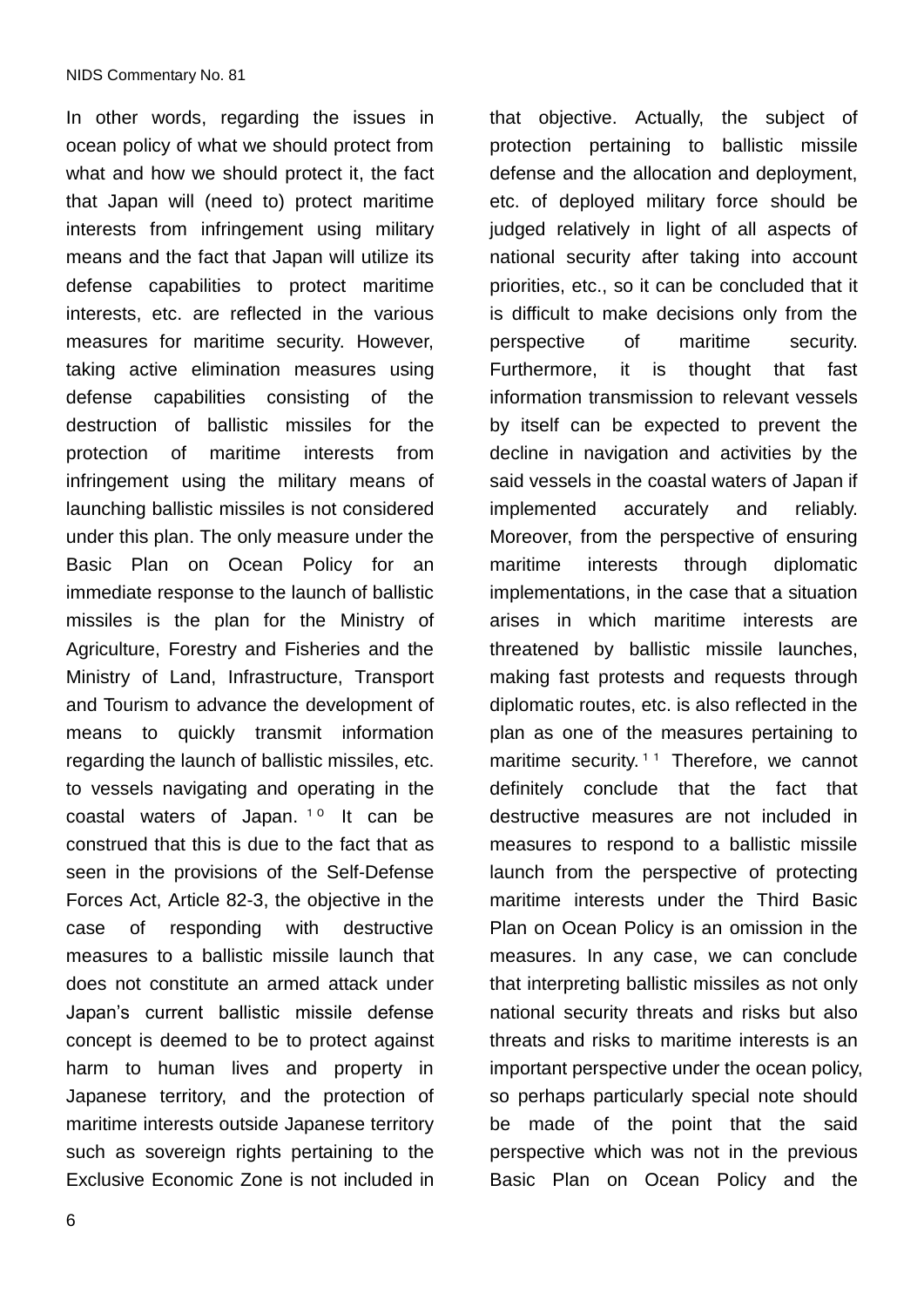measures pertaining to it, etc. are clearly stated.

Note that there is a discussion concerning "maritime security" [海洋の安全保障] in the Basic Plan on Ocean Policy and in addition there is a discussion concerning "maritime security" [海洋安全保障] in the National Security Strategy as well. Clear definitions of the two maritime security concepts are not presented, but based on the fact that the official English translation of both is "maritime security" and other factors it seems that there is no problem with thinking of them both as the same concept. (Hereinafter they are unified under the phrase "maritime security" [海洋の安全保障] in this paper.) Given this, we can conclude that maritime security is one of Japan's ocean policies and at the same time is one part of national security. Moreover, one of the purposes of establishing the National Security Strategy is deemed to be to present guidelines for policies in areas related to national security, including sea, etc.,  $12$  and regarding the Basic Plan on Ocean Policy and the National Security Strategy, even though the former is under the jurisdiction of the Headquarters for Ocean Policy and the latter is under the jurisdiction of the National Security Council, they were both decided by the Cabinet, so naturally the various measures under the Basic Plan on Ocean Policy regarding maritime security would be expected to be consistent with the guidelines, etc. under the National Security Strategy. However, under the current National Security Strategy the focus of maritime security is mainly placed on sea lanes and measures related to them, and the protection

of maritime interests other than sea lanes and utilization of defense capabilities for Maritime Domain Awareness (MDA), etc. discussed in the Basic Plan on Ocean Policy are not discussed. Of course, considering the fact that the time when the current National Security Strategy was established was 2013, earlier than the present Basic Plan on Ocean Policy, and that even the Second Basic Plan on Ocean Policy which was originally established at the same time as the National Security Strategy did not discuss maritime security very much, it is probably unsurprising that they are not completely consistent regarding maritime security. On the other hand, regular systematic evaluation keeping in mind a period of about a decade and necessary revisions are planned for the National Security Strategy.<sup>13</sup> Therefore, it is thought that in the evaluation review work for the National Security Strategy going forward, efforts will be made to achieve consistency with the Basic Plan on Ocean Policy regarding maritime security.

#### **Conclusion**

Ocean policy is important policy for Japan which is surrounded by the sea on all four sides; furthermore, security is an important issue pertaining to existence for all nations. Therefore, in a sense it is probably natural that maritime security is reflected in the Basic Plan on Ocean Policy and is positioned as a main pillar in the present plan. On the other hand, in order to aim for maritime security appropriately, it is perhaps necessary to continuously discuss how and from what we should protect maritime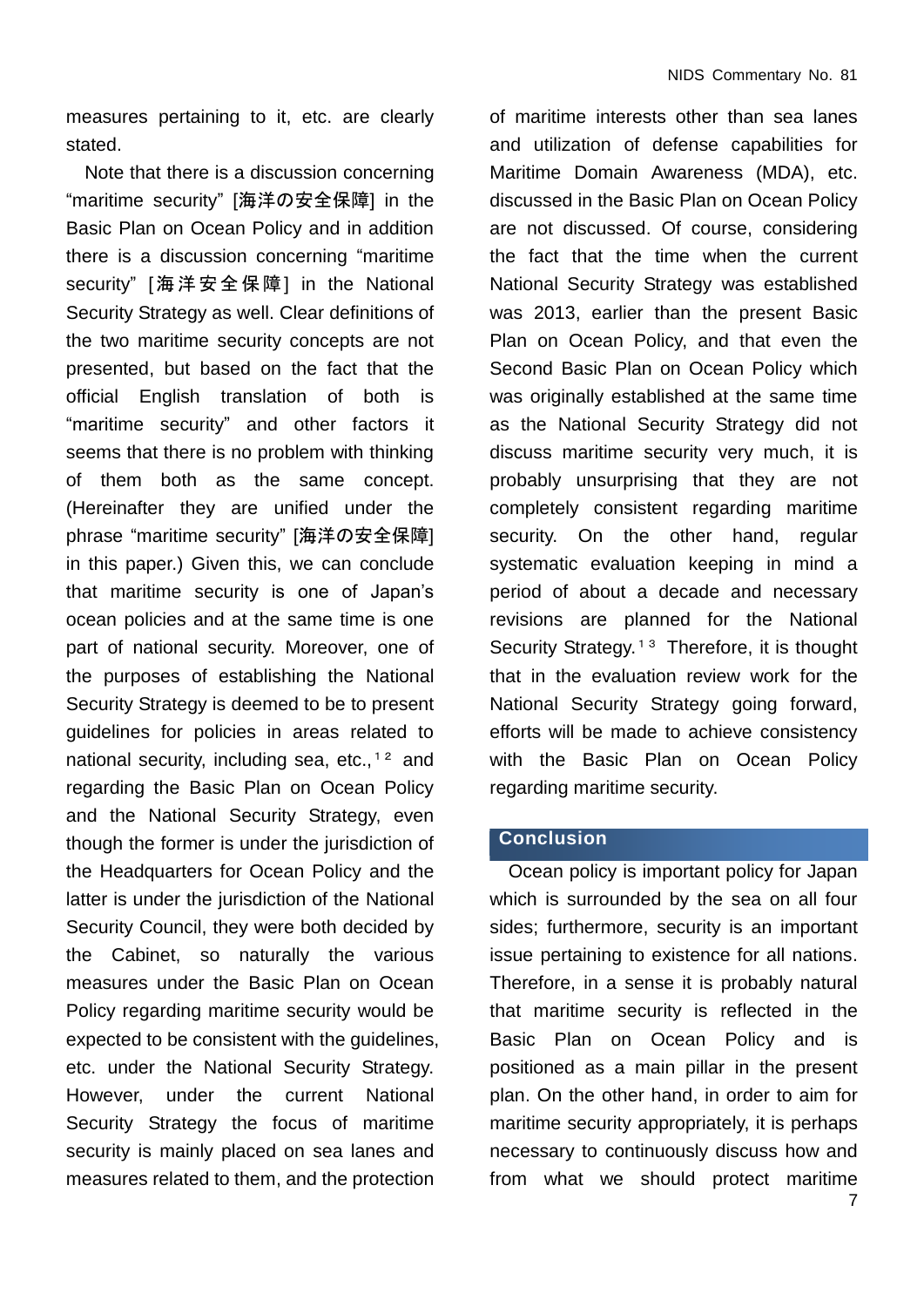interests with what kind of content, based on the evolution and fluctuation of technologies, systems, international situations, etc. related to the oceans and security, and reflect these discussions in the measures. Therefore, based on changes in the security situation surrounding the oceans, in the Third Basic Plan on Ocean Policy maritime security is positioned as the main pillar of the plan overall, and various broad and multitiered measures pertaining to maritime security are planned under the concept of "Comprehensive Maritime Security;" and, most importantly, military means such as ballistic missiles are understood to be one of the threats and risks to maritime interests, and the utilization of the defense capabilities (of ships, etc.) is included in measures to protect maritime interests. These are good revisions based on fluctuations, etc. in the international situation, and we can conclude that they have major significance in terms of "achieving the realization of a "maritime nation"." (Completed July 24, 2018)

<sup>1</sup> Basic Act on Ocean Policy, Article 16, Paragraph 5.

\* Tables 1 to 4 are on the next page onwards.

<u>.</u> Decision, p. 29; The Handbook of Terms Regarding the Third Basic Plan on Ocean Policy, Cabinet Office, May 2018, www8.cao.go.jp/ocean/policies/plan/plan03/pdf/plan03\_glo ssary.pdf.

<sup>3</sup> Of the measures pertaining to "Ensuring the national interest in Japan's territorial sea, etc.," the Ministry of Foreign Affairs and the Ministry of Agriculture, Forestry and Fisheries are the implementing ministries for the measures related to "Ensuring sovereignty and maritime interests through diplomatic implementations." Refer to the Basic Plan on Ocean Policy, May 15, 2018, Cabinet Decision, p. 29.

<sup>4</sup> Of the measures pertaining to the "Strengthening of the international order of the sea," the Ministry of Foreign Affairs is the exclusive implementing ministry for the measures related to "Dissemination of strategic information." Refer to the Basic Plan on Ocean Policy, p. 36. <sup>5</sup> Atsuko Kanehara, The Third Basic Plan on Ocean Policy: its Significance and Issues, "Symposium to Commemorate the 10th Anniversary of the Establishment of the Japan Society of Ocean Policy: The Third Basic Plan on Ocean Policy and the Ocean Policy of Japan Going Forward -Debating the Content of the Basic Plan," Japan Society of Ocean Policy, June 29, 2018 p. 49. Refer to the following as examples which present the international trend of interpreting the concept of maritime security broadly. Douglas Guilfoyle, "Maritime Law Enforcement Operations and Intelligence in an Age of Maritime Security," *International Law Studies*, Vol. 93, 2017, p. 299; Natalie Klein, "Maritime Security," Donald R. Rothwell et al., eds., *The Oxford Handbook of the Law of the Sea*, Oxford University Press, 2015, pp. 582-603.

<sup>6</sup> Ministry of Defense, DEFENSE OF JAPAN 2017, pp. 118-119.

National Security Strategy, December 17, 2013, National Security Council decision and Cabinet decision, p. 1.

 $13$  Ibid, p. 2.

 $\overline{a}$ 

 $2$  Aim to effectively collect, consolidate, and share diverse information related to oceans that contributes to maritime security, preservation of the marine environment, promotion of ocean industries, the development of science and technology, etc. while taking care regarding its handling, etc. and efficiently ascertain the situation regarding the oceans. Basic Plan on Ocean Policy, May 15, 2018, Cabinet

 $7$  Ibid, p. 96.

<sup>&</sup>lt;sup>8</sup> Basic Plan on Ocean Policy, pp. 56-57. Refer to Table 4 in this paper.

 $9$  Ibid, p. 30. Refer to Table 1 in this paper.

 $10$  Ibid, p.28.

 $\frac{11}{12}$  Ibid, p. 29.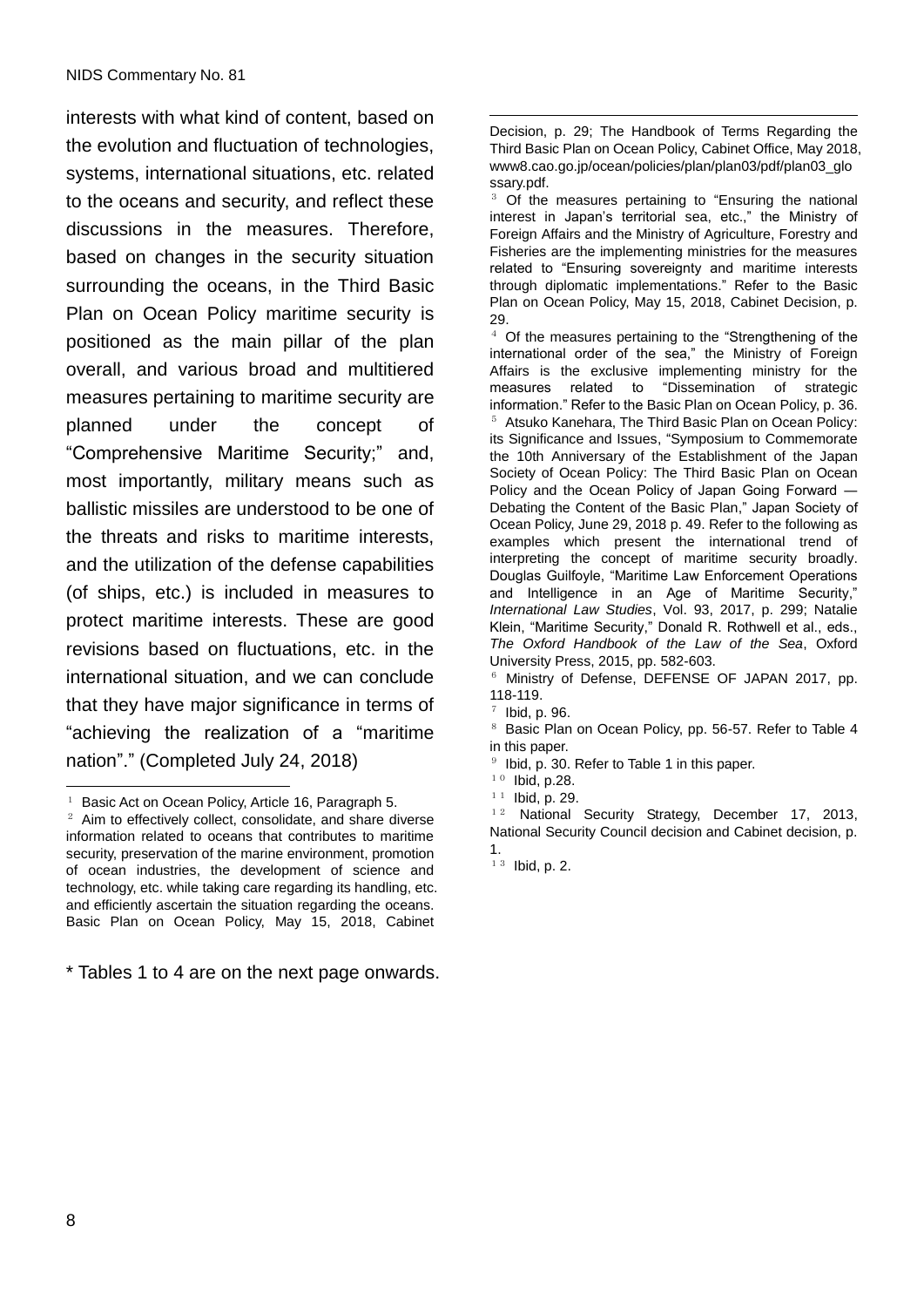Table 1: The various measures pertaining to ensuring the national interest in Japan's territorial sea, etc.

| Improvement      | $\circ$ Steady implementation of defense capabilities improvement; in particular,                                                                                                                                                                                                                                                                                                                                                                                                                                                                                                                                                                                                                      |
|------------------|--------------------------------------------------------------------------------------------------------------------------------------------------------------------------------------------------------------------------------------------------------------------------------------------------------------------------------------------------------------------------------------------------------------------------------------------------------------------------------------------------------------------------------------------------------------------------------------------------------------------------------------------------------------------------------------------------------|
| of the           | enhancement and strengthening of the defense posture and structure in                                                                                                                                                                                                                                                                                                                                                                                                                                                                                                                                                                                                                                  |
| deterrent        | island areas (Ministry of Defense)                                                                                                                                                                                                                                                                                                                                                                                                                                                                                                                                                                                                                                                                     |
| capabilities,    | ○ Strengthening of the information gathering and analysis structure in order                                                                                                                                                                                                                                                                                                                                                                                                                                                                                                                                                                                                                           |
| response         | to maintain and improve abilities to respond to unidentified vessels and spy                                                                                                                                                                                                                                                                                                                                                                                                                                                                                                                                                                                                                           |
| capabilities,    | ships, continuing implementation of exercise training to respond to                                                                                                                                                                                                                                                                                                                                                                                                                                                                                                                                                                                                                                    |
| and maritime     | unidentified vessels, and strengthening of collaboration of the Ministry of                                                                                                                                                                                                                                                                                                                                                                                                                                                                                                                                                                                                                            |
| law              | Defense and the Japan Self-Defense Forces with the Japan Coast Guard                                                                                                                                                                                                                                                                                                                                                                                                                                                                                                                                                                                                                                   |
| enforcement      | (Ministry of Land, Infrastructure, Transport and Tourism, Ministry of                                                                                                                                                                                                                                                                                                                                                                                                                                                                                                                                                                                                                                  |
| capabilities of  | Defense)                                                                                                                                                                                                                                                                                                                                                                                                                                                                                                                                                                                                                                                                                               |
| Japan itself     |                                                                                                                                                                                                                                                                                                                                                                                                                                                                                                                                                                                                                                                                                                        |
| Strengthening    | ○ Through the full range of drills and information sharing, exercises, etc. in                                                                                                                                                                                                                                                                                                                                                                                                                                                                                                                                                                                                                         |
| collaboration    | peacetime, endeavoring to further strengthen collaboration between Japan                                                                                                                                                                                                                                                                                                                                                                                                                                                                                                                                                                                                                               |
| with allies and  | and the U.S. in a wide range of maritime security fields to ensure the                                                                                                                                                                                                                                                                                                                                                                                                                                                                                                                                                                                                                                 |
| friendly         | long-term and stable presence of the US military, and strengthening                                                                                                                                                                                                                                                                                                                                                                                                                                                                                                                                                                                                                                    |
| countries        | collaboration with friendly countries (Ministry of Foreign Affairs, Ministry of                                                                                                                                                                                                                                                                                                                                                                                                                                                                                                                                                                                                                        |
|                  | Defense)                                                                                                                                                                                                                                                                                                                                                                                                                                                                                                                                                                                                                                                                                               |
| Construction     | ○ Promotion of information gathering using satellites and research, and the                                                                                                                                                                                                                                                                                                                                                                                                                                                                                                                                                                                                                            |
| of the structure | introduction of equipment, etc. taking into consideration manpower saving                                                                                                                                                                                                                                                                                                                                                                                                                                                                                                                                                                                                                              |
| for information  | and unmanned approaches (Cabinet Secretariat, Ministry of Land,                                                                                                                                                                                                                                                                                                                                                                                                                                                                                                                                                                                                                                        |
| gathering,       | Infrastructure, Transport and Tourism, Ministry of Defense)                                                                                                                                                                                                                                                                                                                                                                                                                                                                                                                                                                                                                                            |
| analysis, and    | ○ Strengthening of the ocean monitoring and information gathering structure                                                                                                                                                                                                                                                                                                                                                                                                                                                                                                                                                                                                                            |
| sharing          | in Japan's territorial sea, etc. through efficient operation and steady buildup                                                                                                                                                                                                                                                                                                                                                                                                                                                                                                                                                                                                                        |
|                  | of ships, aircraft, information gathering satellites, etc. and radar installed on                                                                                                                                                                                                                                                                                                                                                                                                                                                                                                                                                                                                                      |
|                  | the coast, etc., utilization of a full range of satellites including advanced                                                                                                                                                                                                                                                                                                                                                                                                                                                                                                                                                                                                                          |
|                  | optical satellites, etc. and small satellites, etc. of the private sector, etc.,                                                                                                                                                                                                                                                                                                                                                                                                                                                                                                                                                                                                                       |
|                  |                                                                                                                                                                                                                                                                                                                                                                                                                                                                                                                                                                                                                                                                                                        |
|                  |                                                                                                                                                                                                                                                                                                                                                                                                                                                                                                                                                                                                                                                                                                        |
|                  |                                                                                                                                                                                                                                                                                                                                                                                                                                                                                                                                                                                                                                                                                                        |
|                  |                                                                                                                                                                                                                                                                                                                                                                                                                                                                                                                                                                                                                                                                                                        |
|                  |                                                                                                                                                                                                                                                                                                                                                                                                                                                                                                                                                                                                                                                                                                        |
|                  |                                                                                                                                                                                                                                                                                                                                                                                                                                                                                                                                                                                                                                                                                                        |
|                  |                                                                                                                                                                                                                                                                                                                                                                                                                                                                                                                                                                                                                                                                                                        |
|                  |                                                                                                                                                                                                                                                                                                                                                                                                                                                                                                                                                                                                                                                                                                        |
|                  |                                                                                                                                                                                                                                                                                                                                                                                                                                                                                                                                                                                                                                                                                                        |
|                  |                                                                                                                                                                                                                                                                                                                                                                                                                                                                                                                                                                                                                                                                                                        |
|                  | and collaboration with allies and friendly countries, etc. (Cabinet<br>Secretariat, Cabinet Office, Ministry of Foreign Affairs, Ministry of Finance,<br>Ministry of Education, Culture, Sports, Science and Technology, Ministry of<br>Land, Infrastructure, Transport and Tourism, Ministry of Defense)<br>○ Enhancement of the information sharing structure of the Ministry of<br>Defense and the Japan Self-Defense Forces with the Japan Coast Guard<br>(Ministry of Land, Infrastructure, Transport and Tourism, Ministry of<br>Defense)<br>○ Strengthening of monitoring and surveillance in important remote islands<br>and the sea zones surrounding them (Ministry of Land, Infrastructure, |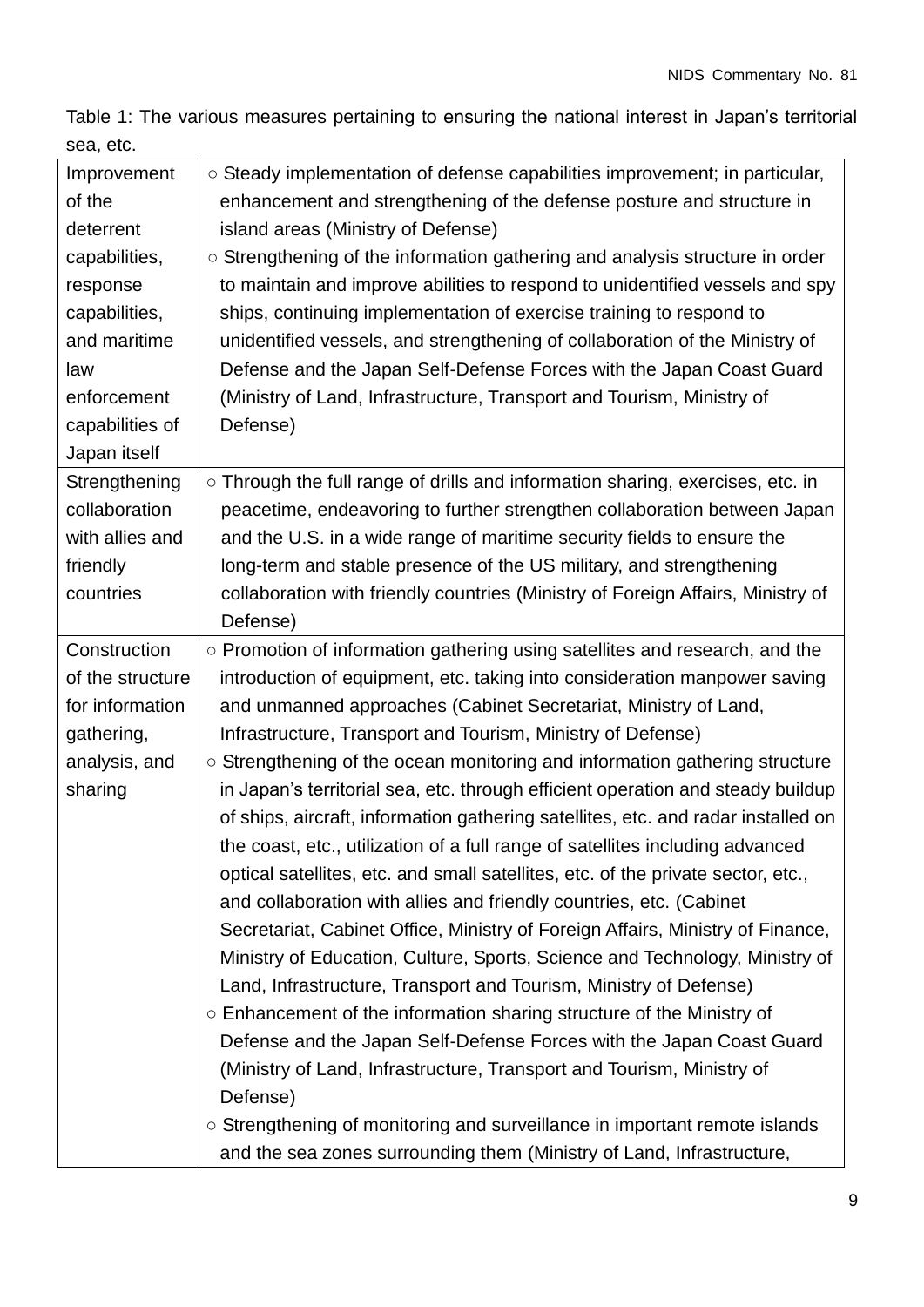|                | Transport and Tourism, Ministry of Defense)                                          |
|----------------|--------------------------------------------------------------------------------------|
|                |                                                                                      |
|                |                                                                                      |
| Securing       | $\circ$ Building of a structure that can ascertain the position of vessels, etc. and |
| safety in      | establishment of an information sharing structure between the related                |
| maritime       | government ministries and agencies for appropriate responses to rescue               |
| transport      | incidents (Cabinet Office, Ministry of Agriculture, Forestry and Fisheries,          |
|                | Ministry of Land, Infrastructure, Transport and Tourism, Ministry of                 |
|                | Defense)                                                                             |
| Responses to   | $\circ$ Development of a structure enabling an appropriate response to               |
| marine-derived | large-scale natural disasters (Cabinet Office, Ministry of Land,                     |
| natural        | Infrastructure, Transport and Tourism, Ministry of Defense)                          |
| disasters      |                                                                                      |

Compiled by the author based on the Basic Plan on Ocean Policy.

Table 2: The various measures pertaining to ensuring the stable use of the vital sea lanes of Japan

| Implementations  | o Building of relationships of trust and cooperative relationships with countries |
|------------------|-----------------------------------------------------------------------------------|
| in the important | adjacent to the sea lanes, etc. through participation in international            |
| sea lanes of     | cooperation activities such as the counter-piracy operations off the coast of     |
| Japan            | Somalia and in the Gulf of Aden and through other peacetime exchanges,            |
|                  | maritime law enforcement capacity-building support, port calls by Japan           |
|                  | Maritime Self-Defense Force and the dispatch of patrol boats, and the             |
|                  | promotion of collaboration across all ministries and agencies such as joint       |
|                  | drills, etc. (Ministry of Foreign Affairs, Ministry of Land, Infrastructure,      |
|                  | Transport and Tourism, Ministry of Defense)                                       |
|                  | ○ Discussion of measures such as continuation of the counter-piracy operations    |
|                  | off the coast of Somalia and in the Gulf of Aden and further utilization of the   |
|                  | base for operations in Djibouti, information gathering in collaboration with the  |
|                  | Combined Maritime Forces (CMF), strengthening of collaboration with the           |
|                  | relevant countries through international cooperation frameworks such as the       |
|                  | Contact Group on Piracy off the Coast of Somalia (CGPCS), the Combined            |
|                  | Task Force 151 (CTF 151), etc., and support for improvement of the                |
|                  | capabilities of the coast guard agencies of Somalia and its neighboring           |
|                  | countries, etc. (Ministry of Foreign Affairs, Ministry of Land, Infrastructure,   |
|                  | Transport and Tourism, Ministry of Defense)                                       |
|                  | ○ Effective implementation of the appropriate enforcement of Anti-Piracy Act      |
|                  | anti-piracy laws, promotion of the required boarding security by private sector   |
|                  | armed guards, strengthening of collaboration and cooperation with the             |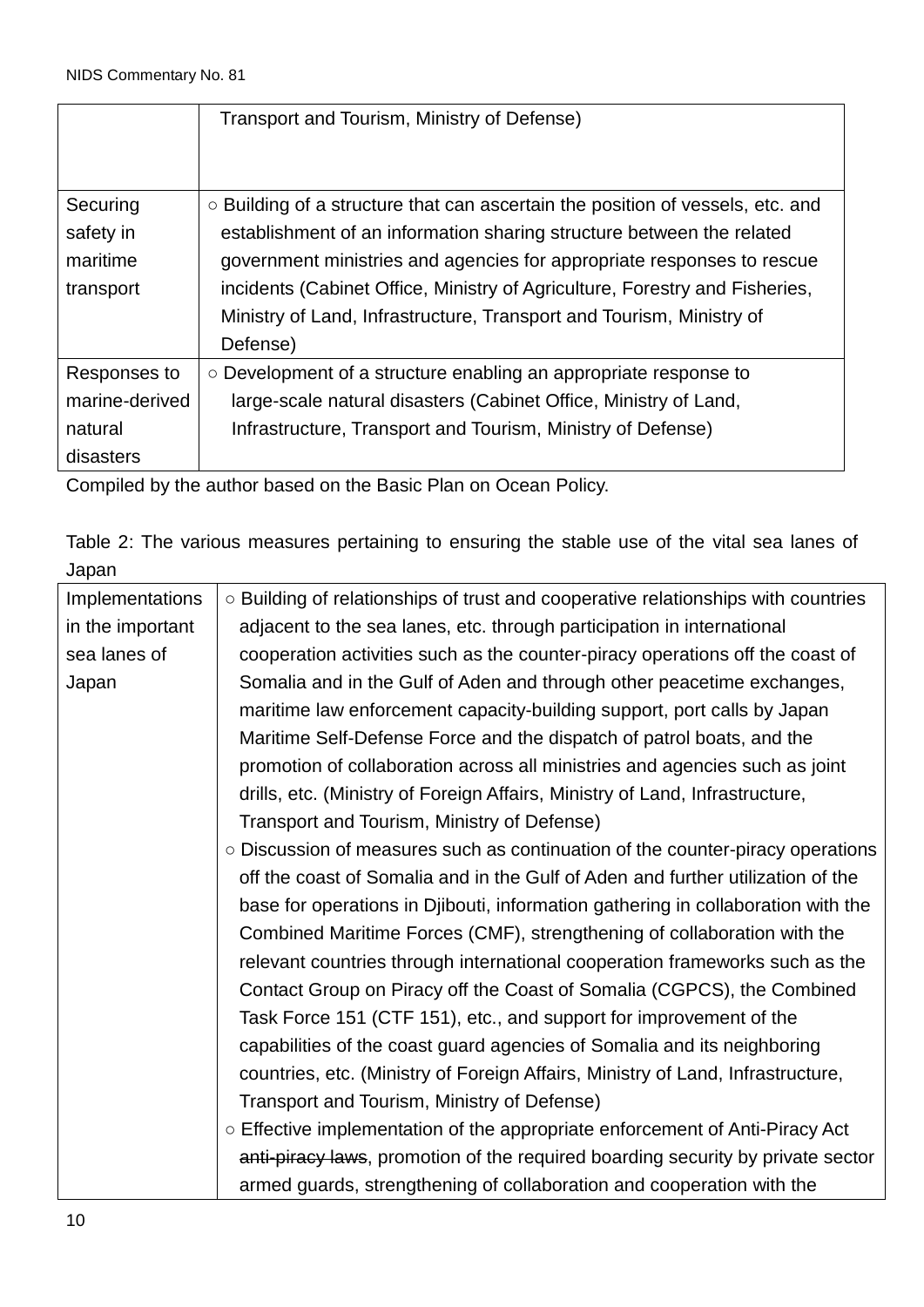|                   | maritime law enforcement agencies, etc. of foreign countries,                                                                                           |
|-------------------|---------------------------------------------------------------------------------------------------------------------------------------------------------|
|                   | capacity-building support for the maritime law enforcement agencies of                                                                                  |
|                   | countries located on the sea lanes, etc. (Ministry of Foreign Affairs, Ministry of                                                                      |
|                   | Land, Infrastructure, Transport and Tourism, Ministry of Defense)                                                                                       |
|                   | ○ Discussions among related government ministries and agencies regarding                                                                                |
|                   | the approach to ensuring the safety of Japan-affiliated vessels navigating sea                                                                          |
|                   | lanes (Ministry of Foreign Affairs, Ministry of Land, Infrastructure, Transport                                                                         |
|                   | and Tourism, Ministry of Defense)                                                                                                                       |
| Strengthening of  | ○ As well as the efforts of Japan itself related to the gathering of information                                                                        |
| the structure for | about sea lanes, building of cooperation structures with allies, friendly                                                                               |
| information       | countries, etc. and promotion of collaboration with other countries and                                                                                 |
| gathering,        | cooperation that contributes to the improvement of capabilities pertaining to                                                                           |
| consolidation,    | the ocean monitoring and information gathering of countries adjacent to the                                                                             |
| and sharing       | sea lanes (Cabinet Office, Ministry of Foreign Affairs, Ministry of Land,                                                                               |
|                   | Infrastructure, Transport and Tourism, Ministry of Defense)                                                                                             |
|                   | ○ Building of an appropriate structure pertaining to the provision of ocean                                                                             |
|                   | monitoring information (Cabinet Office, Ministry of Foreign Affairs, Ministry of                                                                        |
|                   | Land, Infrastructure, Transport and Tourism, Ministry of Defense)                                                                                       |
|                   |                                                                                                                                                         |
| Capacity-building | ○ Promotion of implementations for strengthening discipline in oceans,                                                                                  |
| support, etc.     | including equipment and technical cooperation, in collaboration with allies,                                                                            |
|                   | friendly countries, and international institutions (Ministry of Foreign Affairs,                                                                        |
|                   | Ministry of Land, Infrastructure, Transport and Tourism, Ministry of Defense)                                                                           |
|                   | ○ Promotion of cooperation contributing to improvement of the capabilities of                                                                           |
|                   | ASEAN overall in accordance with the Vientiane Vision (a policy on                                                                                      |
|                   |                                                                                                                                                         |
|                   | Japan-ASEAN defense cooperation) beginning with capacity-building support,                                                                              |
|                   | joint drills and exercises, defense equipment and technical cooperation<br>(Ministry of Defense)                                                        |
|                   | $\circ$ Building of a structure enabling the appropriate sharing of the current                                                                         |
|                   | situation of the support being provided by the related government ministries                                                                            |
|                   |                                                                                                                                                         |
|                   | and agencies (Ministry of Foreign Affairs, Ministry of Land, Infrastructure,                                                                            |
|                   | Transport and Tourism, Ministry of Defense)                                                                                                             |
|                   | ○ Continuous pursuit of effective and efficient support through the strengthening                                                                       |
|                   | of collaboration and coordination of support at the working-level with the                                                                              |
|                   | United States, friendly countries, and the relevant countries (Ministry of<br>Foreign Affairs, Ministry of Land, Infrastructure, Transport and Tourism, |

Compiled by the author based on the Basic Plan on Ocean Policy.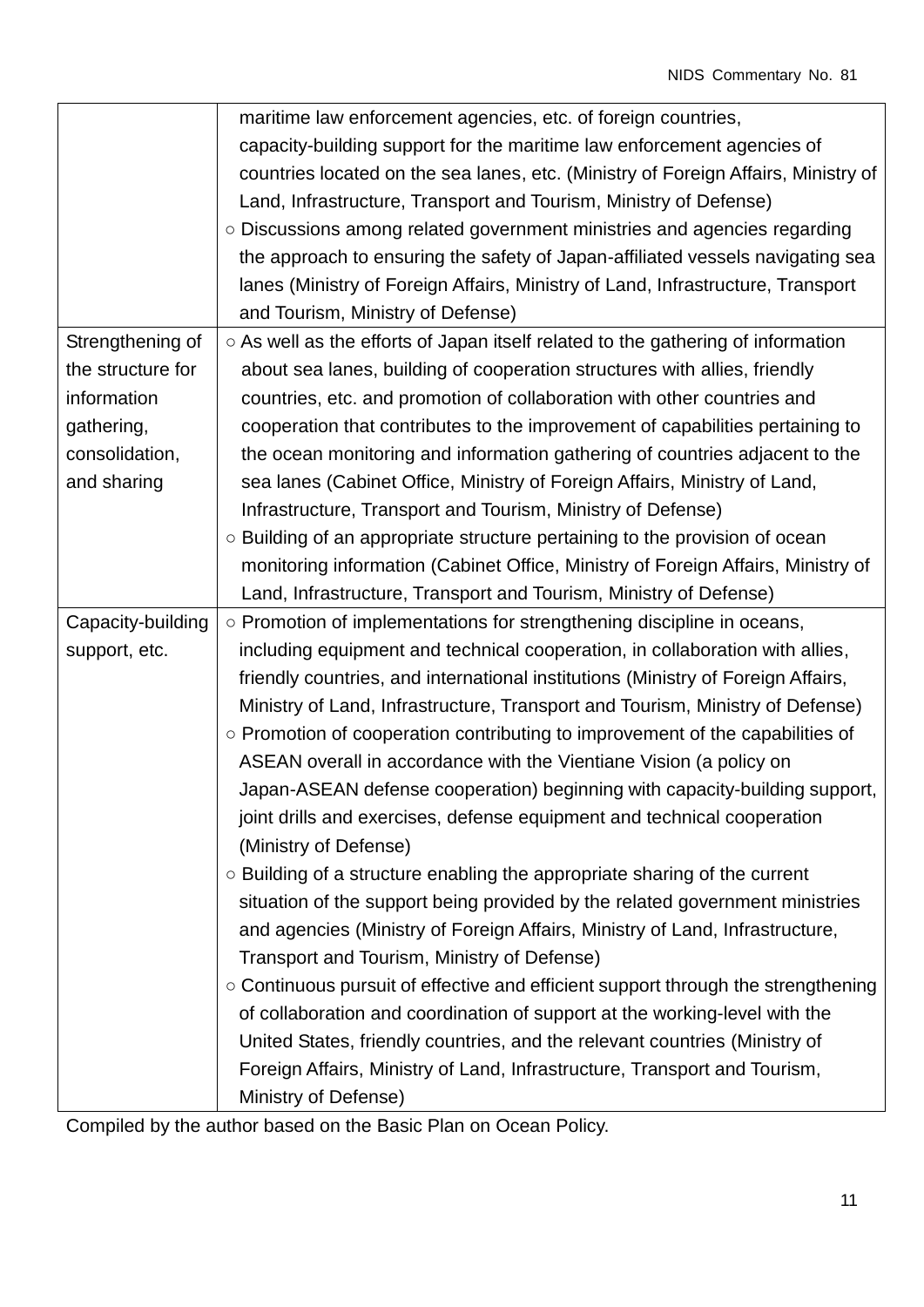Table 3: The various measures pertaining to strengthening of the international order of the sea in order to secure the freedom of ocean use

| Strengthening of   | $\circ$ Proactive implementations for collaboration with the related countries and |
|--------------------|------------------------------------------------------------------------------------|
| diplomatic         | institutions utilizing the international frameworks of the G7 and the ASEAN        |
| implementations    | Defence Ministers' Meeting Plus (ADMM-PLUS) (Ministry of Foreign Affairs,          |
| for thorough       | Ministry of Defense)                                                               |
| realization of the |                                                                                    |
| "rule of law"      |                                                                                    |
| Strengthening of   | ○ For the maintenance and development of a "free and open ocean," utilizing        |
| intergovernmental  | bilateral and multilateral security dialogues and defense exchanges at a           |
| international      | variety of levels among the defense authorities to strengthen cooperation          |
| collaboration      | related to maritime security with other countries, and being actively involved     |
|                    | in the Proliferation Security Initiative (PSI) and other international             |
|                    | cooperation pertaining to the prevention of the proliferation of weapons of        |
|                    | mass destruction, etc. (National Police Agency, Ministry of Foreign Affairs,       |
|                    | Ministry of Finance, Ministry of Land, Infrastructure, Transport and Tourism,      |
|                    | Ministry of Defense)                                                               |

Compiled by the author based on the Basic Plan on Ocean Policy.

Table 4: The various measures for which the Ministry of Defense is included in the implementing ministries other than measures pertaining to maritime security

| Measures related       | $\circ$ Strengthening the capacity of MDA by strengthening the information      |
|------------------------|---------------------------------------------------------------------------------|
| to strengthening       | gathering structure through efficient operation and steady buildup of           |
| the capacity of        | ships, aircraft, information gathering satellites, etc. and radar installed on  |
| <b>Maritime Domain</b> | the coast, etc., utilization of a full range of JAXA satellites and small       |
| Awareness (MDA)        | satellites, etc. of the private sector, etc., and collaboration with allies and |
|                        | friendly countries, etc. (Cabinet Secretariat, Cabinet Office, Ministry of      |
|                        | Foreign Affairs, Ministry of Finance, Ministry of Education, Culture,           |
|                        | Sports, Science and Technology, Ministry of Land, Infrastructure,               |
|                        | Transport and Tourism, Ministry of Defense)                                     |
| Measures related       | ○ Building of an organic information structure enabling flexible and fast       |
|                        | information sharing among the related government ministries and                 |
| to the information     |                                                                                 |
| consolidation and      | agencies and the strengthening of collaboration with private sector             |
| sharing structure      | institutions (Cabinet Office, Ministry of Foreign Affairs, Ministry of          |
|                        | Agriculture, Forestry and Fisheries, Ministry of Land, Infrastructure,          |
|                        | Transport and Tourism, Ministry of Defense)                                     |
|                        | ○ Advancing the development of information sharing systems between the          |
|                        | Ministry of Defense, the Japan Self-Defense Forces, and the Japan               |
|                        | Coast Guard in order to enhance the information sharing structure, and          |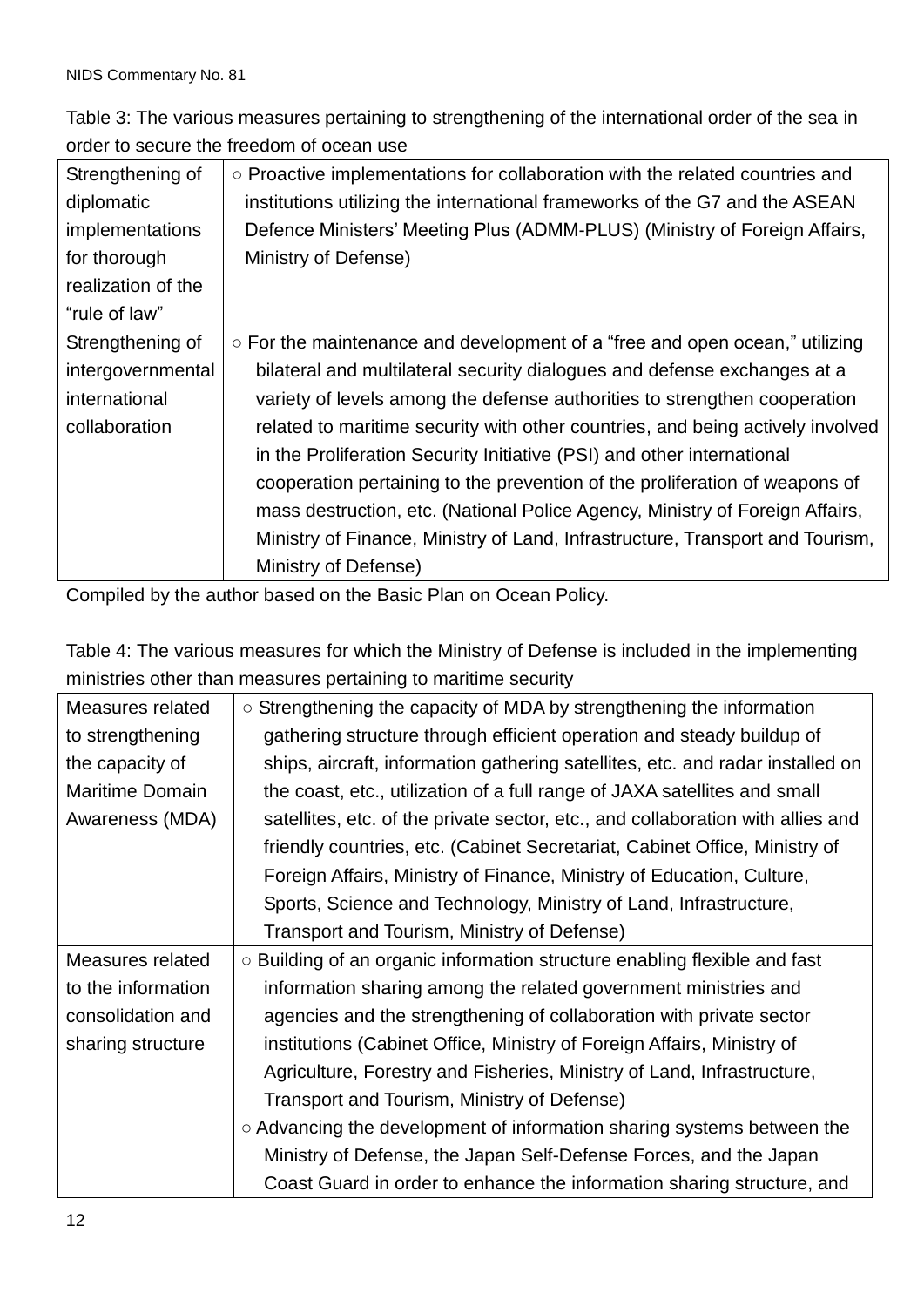|                    | construction of the "Maritime Domain Display System" enabling the             |
|--------------------|-------------------------------------------------------------------------------|
|                    | consolidation of ocean-related information from a full range of sources       |
|                    | including published information and academic information (Cabinet             |
|                    | Office, Ministry of Land, Infrastructure, Transport and Tourism, Ministry of  |
|                    | Defense)                                                                      |
| Measures related   | ○ Gathering of the ocean information held by foreign countries, international |
| to international   | institutions, etc. through a full range of routes (Cabinet Secretariat,       |
| collaboration and  | Cabinet Office, Ministry of Foreign Affairs, Ministry of Finance, Ministry of |
| international      | Education, Culture, Sports, Science and Technology, Ministry of               |
| cooperation        | Agriculture, Forestry and Fisheries, Ministry of Economy, Trade and           |
|                    | Industry, Ministry of Land, Infrastructure, Transport and Tourism, Ministry   |
|                    | of the Environment, Ministry of Defense)                                      |
|                    | ○ As well as the efforts of Japan itself, strengthening of the MDA structure  |
|                    | through the building of cooperation structures with allies, friendly          |
|                    | countries, etc. regarding MDA and the promotion of collaboration with         |
|                    | other countries and cooperation that contributes to the improvement of        |
|                    | capabilities pertaining to Maritime Domain Awareness of countries             |
|                    | adjacent to the sea lanes (Cabinet Office, Ministry of Foreign Affairs,       |
|                    | Ministry of Land, Infrastructure, Transport and Tourism, Ministry of          |
|                    | Defense)                                                                      |
| Promotion of the   | o Appropriate preservation and management of remote islands near              |
| preservation, etc. | national borders through the Cabinet Office taking the lead and               |
| of remote islands  | collaborating with the related government ministries and agencies to          |
| and development,   | continuously ascertain the status of the coastlines, etc. of remote islands   |
| etc. of the        | near national borders using satellite images, etc. (Cabinet Office, Ministry  |
| <b>Exclusive</b>   | of Education, Culture, Sports, Science and Technology, Ministry of            |
| Economic Zone      | Agriculture, Forestry and Fisheries, Ministry of Land, Infrastructure,        |
|                    | Transport and Tourism, Ministry of the Environment, Ministry of Defense)      |
|                    | ○ Maintaining functions possessed by regions of inhabited remote islands      |
|                    | near national borders as bases for activities regarding territorial sea       |
|                    | preservation, etc. (Cabinet Secretariat, Cabinet Office, National Police      |
|                    | Agency, Ministry of Internal Affairs and Communications, Ministry of          |
|                    | Health, Labour and Welfare, Ministry of Agriculture, Forestry and             |
|                    | Fisheries, Ministry of Economy, Trade and Industry, Ministry of Land,         |
|                    | Infrastructure, Transport and Tourism, Ministry of the Environment,           |
|                    | Ministry of Defense)                                                          |
|                    | ○ Promotion of ocean surveys and centralization of ocean information in       |
|                    | order to organize infrastructure information pertaining to the effective      |